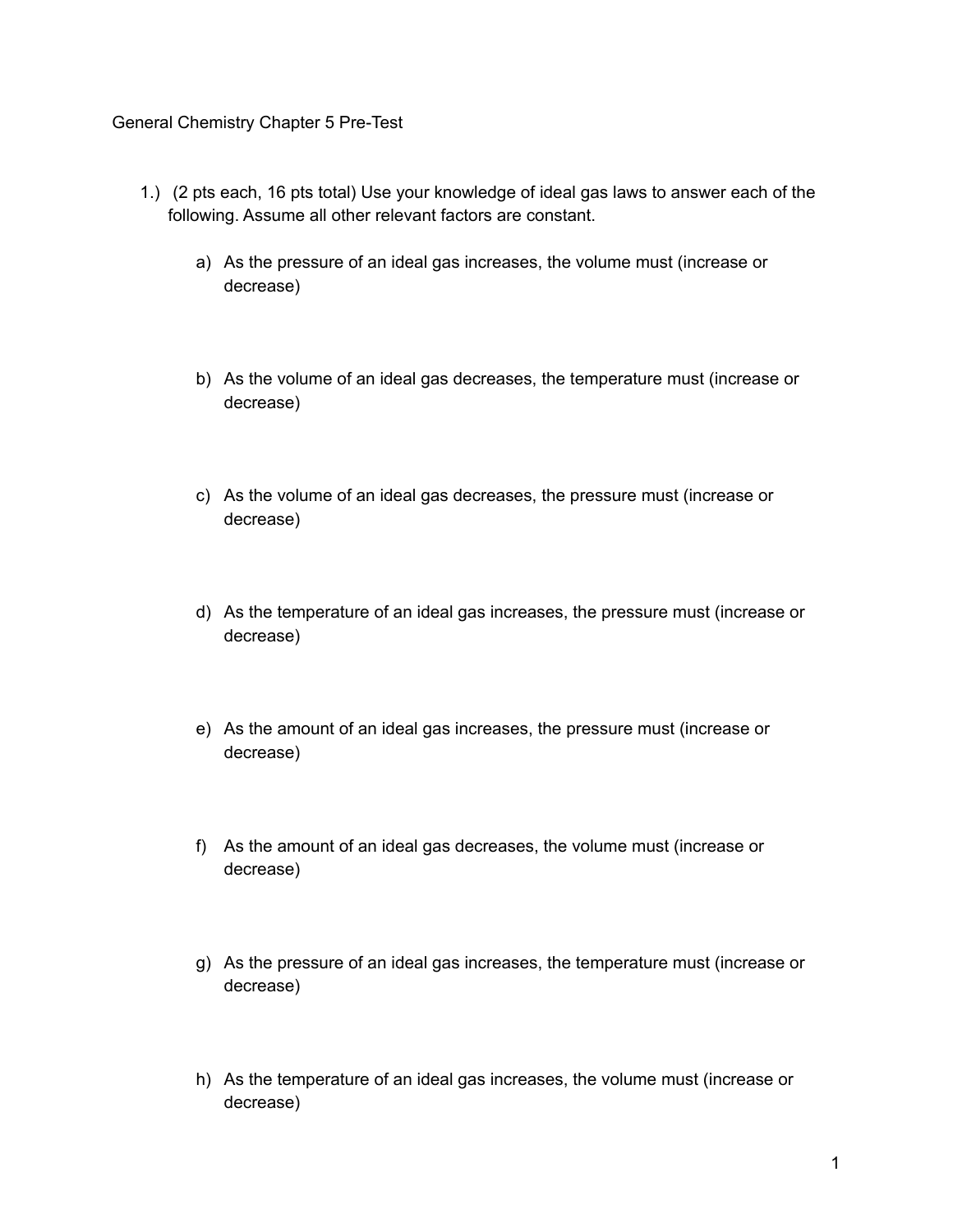2.) (12 pts) A sample of argon gas has a pressure of 628 torr and a volume of 2.54 L. What is the volume of the gas if the pressure is adjusted to 846 torr?

3.) (12 pts) A 7.84 L sample of carbon dioxide gas has a temperature of 38.0 °C. What is the volume of the same gas if the temperature is adjusted to 52.0 °C?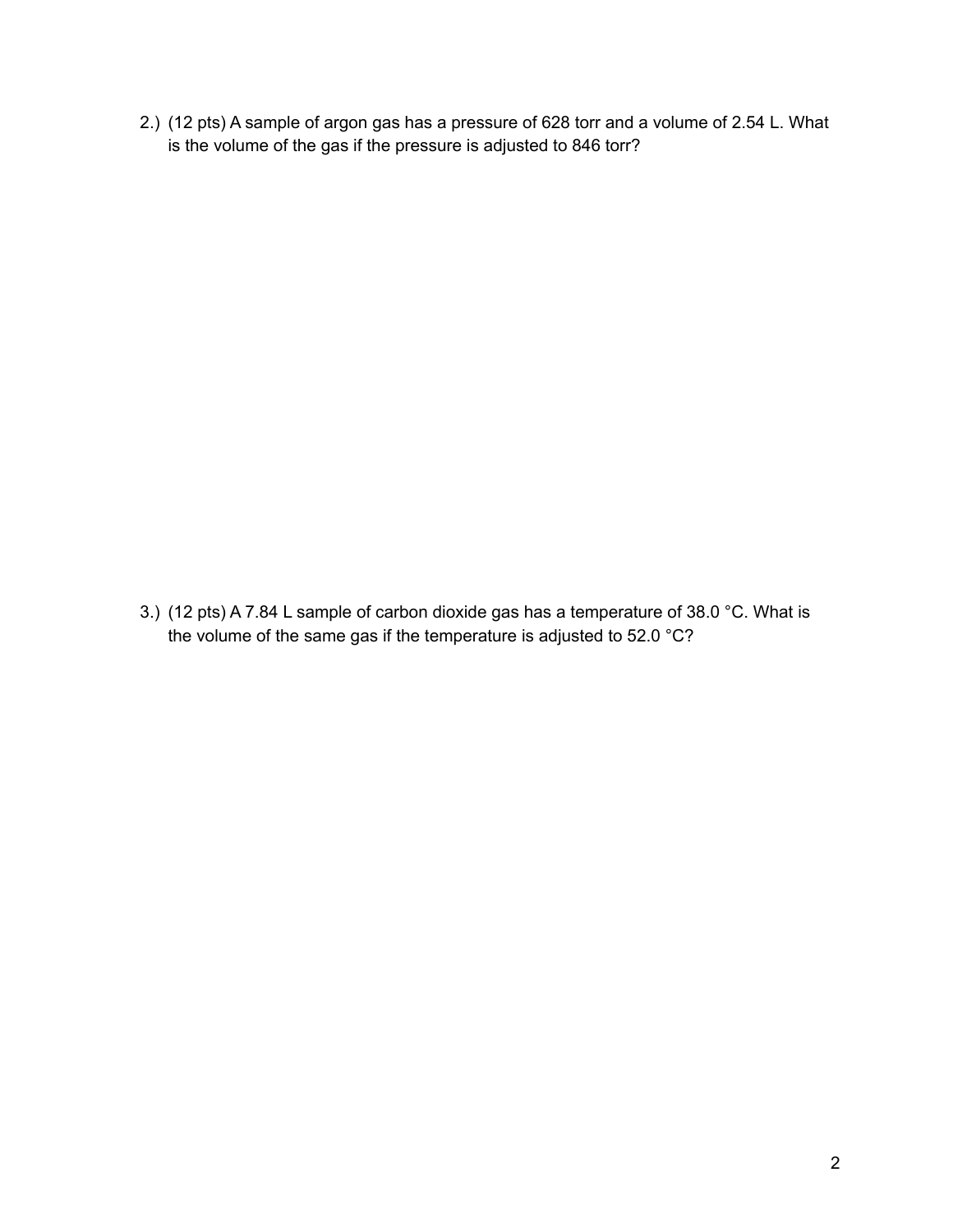4.) (12 pts) A sealed container of water vapor has a pressure of 1.00 atm and a temperature of 37 °C. What is the temperature of the sealed gas if the pressure is increased to 1.86 atm?

5.) (12 pts) What is the volume of a 0.74 mol sample of oxygen gas at 0.88 atm at a temperature of 78.0 °C?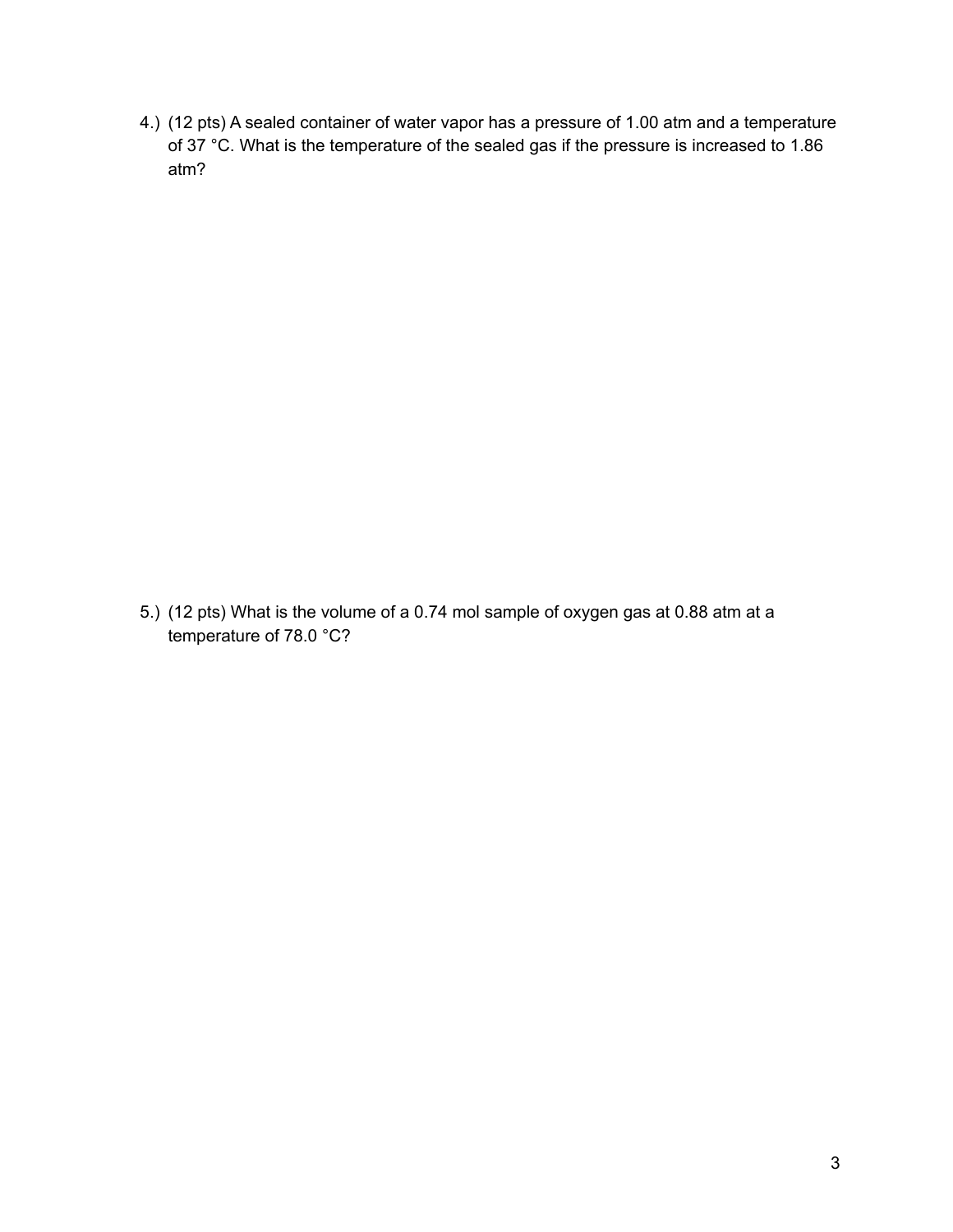6.) (12 pts) A 1.85 L container of 4.92 g of an unknown ideal gas is measured at 1.50 atm and 29.0 °C. What is the molar mass of the gas?

7.) (12 pts) What volume of carbon dioxide is produced from a reaction at 46 °C and 1.15 atm with 7.35 g of  $C_3H_8$  and a seemingly unlimited supply of oxygen? Please balance the reaction prior to solving.

 $C_3H_8 + O_2 \rightarrow CO_2 + H_2O$